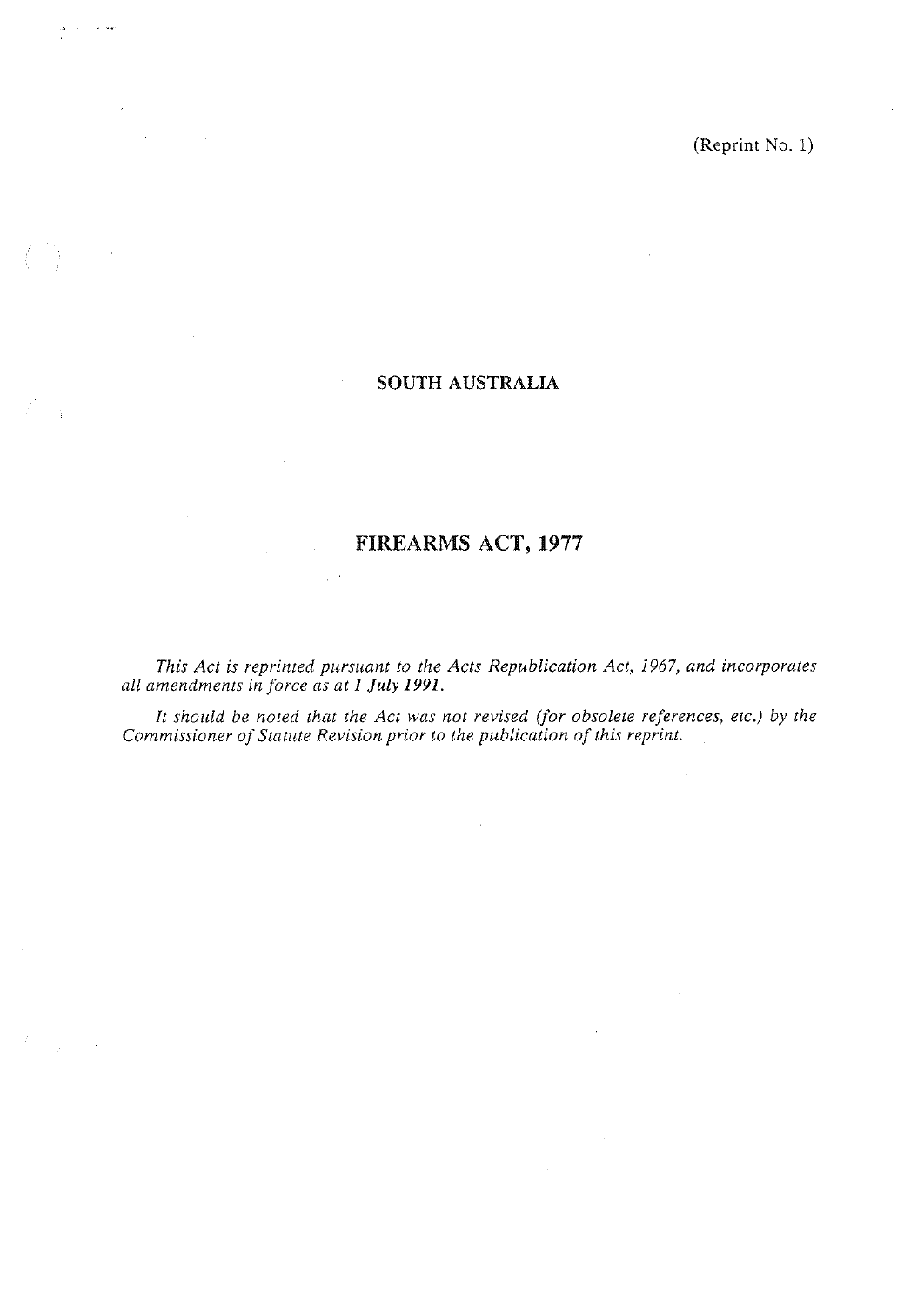# 11 Firearms **Act,** 1977

# **SUMMARY OF PROVISIONS**

#### PART l

## PRELIMINARY

#### Section

- Short title<br>Commencement  $\mathbf{I}$
- $\overline{2}$ .
- $\overline{3}$ . Arrangement of Act
- Repeal and transitional provision  $\overline{4}$ .
- Š. Interpretation

# PART I1

#### ADMINISTRATION

#### DIVISION I-THE REGISTRAR OF FIREARMS

6. The Registra;

#### DIVISION II-THE FIREARMS CONSULTATIVE COMMITTEE

- Establishment of consultative committee
- $\begin{array}{c} 7. \\ 8. \\ 9. \end{array}$ Quorum, etc.<br>Allowances and expenses
- 
- $10.$ Procedure of the consultative committee

## PART 111

#### REGULATION OF POSSESSION OF, AND DEALING IN. FIREARMS

#### DIVISION I-POSSESSION OF FIREARMS

- Possession of firearms  $\frac{11}{12}$ .
- **Applications**

#### DIVISION II-DEALING IN FIREARMS

- 13. Prohibition against dealing in firearms without licence
- $14.$ Application for dealer's licence<br>Obligations of dealer to keep records
- $\frac{15}{16}$
- Sale, etc., of firearms

## DIVISION III-PROVISIONS OF GENERAL APPLICATION TO LICENCES

- 17. Term of licence and renewals Term of soeciai firearms oermit
- $17a$ .
- $\frac{18}{19}$
- Notice of change of address
- 20.

#### DIVISION IV-APPEALS AGAINST DECISIONS OF REGISTRAR

Appeals against decisions of Registrar 21.

#### PART **IV**

#### REGISTRATION OF FIREARMS

- Application of provisions for registration of firearms
- 
- 
- $\frac{22}{23}$ <br> $\frac{23}{24}$ <br> $\frac{25}{25}$ Duty to register firearms<br>Registration of firearms<br>Votice to be given by owner of registered firearm
- $\frac{26}{3}$ Notice of change of address

#### PART V

#### MISCELLANEOUS

- 
- Registers False statement upon application under this Act
- $\frac{27}{28}$ <br> $\frac{28}{29}$ <br> $\frac{30}{21}$ Offence
- Name, address and age of persons carrying firearms Production of licence to a member of the pollce force
- 31.
- 
- $\frac{32}{33}$ .<br>33.
- but it state intermediate.<br>Torfeiture of firearms
- Power of sale of forfeited firearms  $\overline{35}$ . 36.
- Evidentiary provision

. .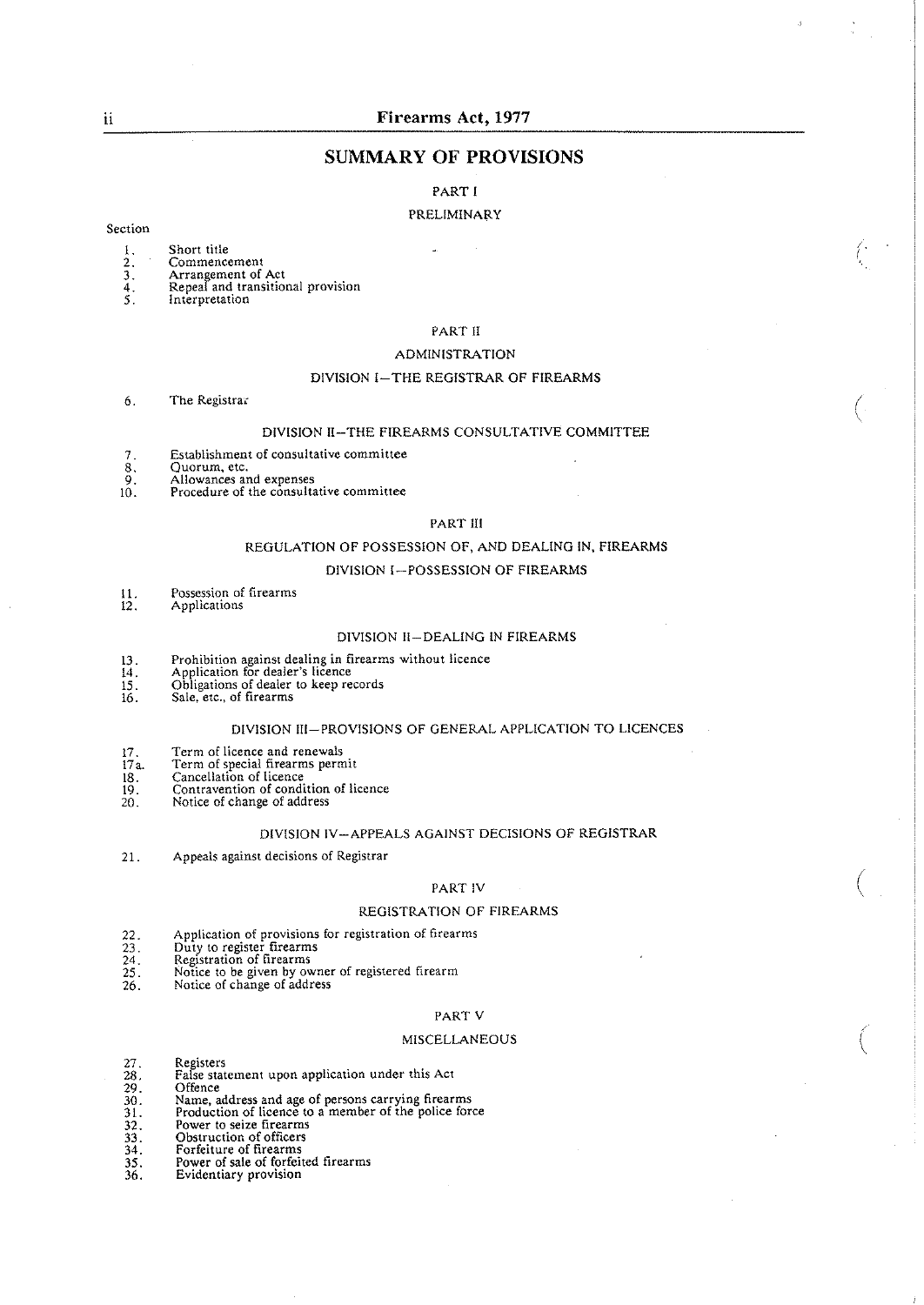**Firearms Act. 1977** iii

J.

 $\ddot{\phantom{a}}$ 

l,

÷.

l,

# 7. Penalties<br>8*.* Proceedings<br>9. Regulations

 $\ddot{\phantom{0}}$ 

Ť

 $\bar{z}$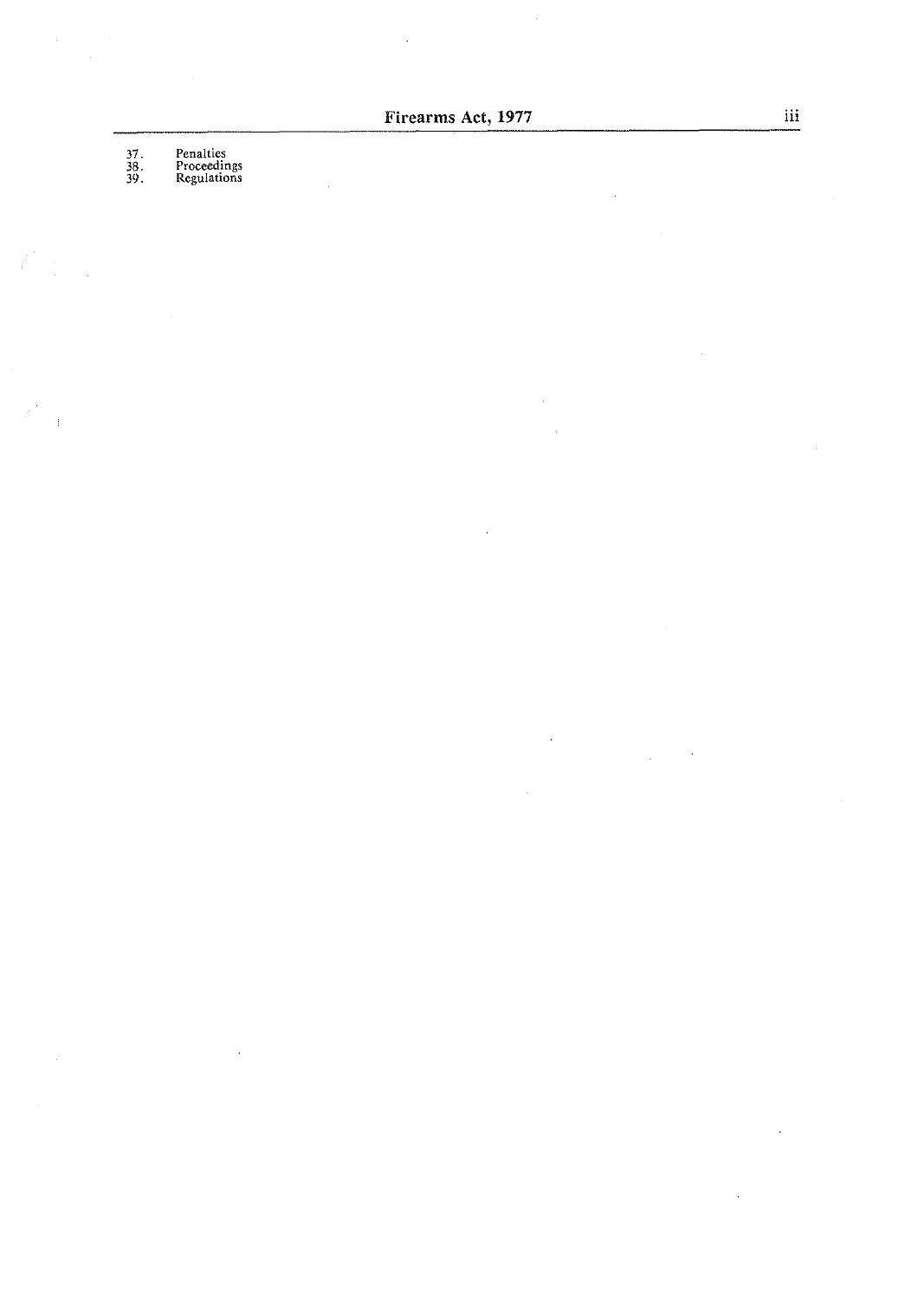# **FIREARMS ACT, 1977**

#### being

#### Firearms Act. 1977. No. 26 of 1977 [Assented to 12 **May** 19771'

#### as amended by

Firearms Act Amendment Act. 1986. No. 60 of 1986 [Assented to 23 October 1986j2

# **An Act to control the possession and sale of firearms; to repeal the Firearms Act, 1958-1975, and the Pistol Licence Act, 1929-197s; and for other purposes.**

BE IT ENACTED by the Governor of the State of South Australia, with the advice and consent of the Parliament thereof, as follows:

# PART I

#### PRELIMINARY

**Short title** 

**1.** This Act may be cited as the Firearms *Act,* 1977.

#### **Commencement**

**2.** This Act shall come into operation on a day to be fixed by proclamation.

#### **Arrangement of Act**

**3.** This Act is arranged as follows:-

PART I-PRELIMINARY PART II-ADMINISTRATION DIVISION I-THE REGISTRAR OF FIREARMS DIVISION 11-THE FIREARMS CONSULTATIVE COMMITTEE PART 111-REGULATION OF POSSESSION OF, AND DEALING IN, FIREARMS DIVISION I-POSSESSION OF FIREARMS DIVISION 11-DEALING IN FIREARMS DIVISION 111-PROVISIONS OF GENERAL APPLICATION TO LICENCES DIVISION IV-APPEALS AGAINST DECISIONS OF THE REGISTRAR PART IV-REGISTRATION OF FIREARMS

'Came into operation (including ss. I1 and 13) 1 January 1980: **Gaz.** *6* December 1979, p. 1896. =Came into operation 23 October 1986: **Gaz.** 23 October 1986. p. 1412.

N.B. The amendments effected to this Act by the Firearms Act Amendment Act. 1988, had not been brought into operation at the date of, and have not been included in, this reprint.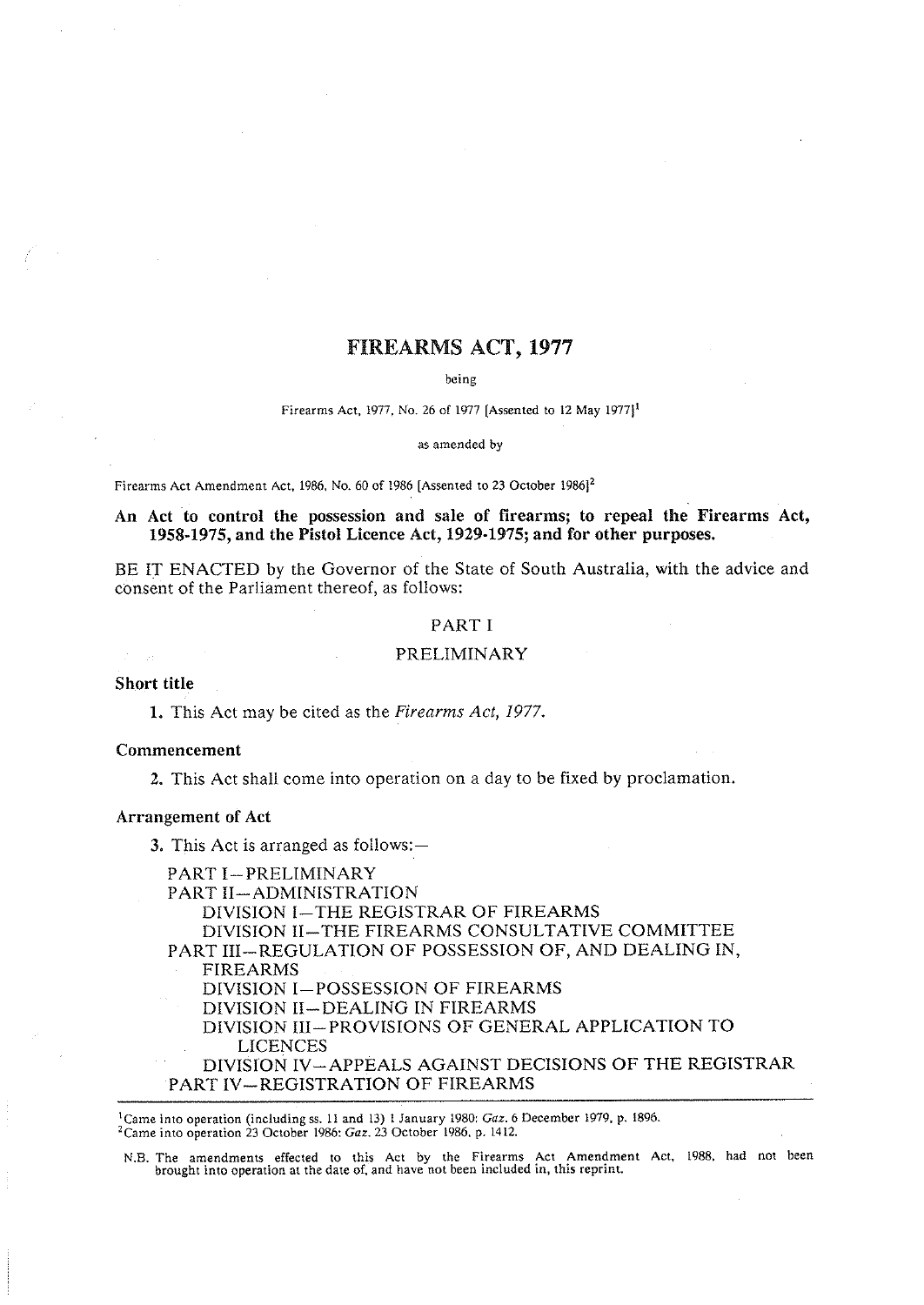#### PART V-MISCELLANEOUS.

#### Repeal and transitional provision

- 4. (1) The following Acts and portions of Acts are repealed:
	- the *Firearms Act, 1958;*
	- so much of the second schedule to the *Statute Law Revision Act (No. 2), 1975,* as relates to the *Firearms Act, 1958;*

the *Pistol Licence Act, 1929;* 

the *Pistol Licence Act Amendment Act, 1965;* 

the *Pistol Licence Act Amendment Act, 1971;* 

the *Pistol Licence Act Amendment Act (No.* 2), *1971;* 

so much of the second schedule to the *Statute Law Revision Act, 1975,* as relates to the *Pistol Licence Act, 1929-1971.* 

(2) Any firearm registered under the repealed Firearms Act immediately before the commencement of this Act shall be deemed to have been registered under this Act.

**(3)** Where a person held a pistol licence under the repealed Pistol Licence Act immediately before the commencement of this Act-

*(a)* the pistol to which the licence relates shall be deemed to have been registered under this Act;

and

*(bj* the licence shall be deemed to be a licence of the appropriate category, granted under this Act, authorizing the holder to have the pistol in his possession, and shall, subject to this Act, remain in force for the remainder of the period for which it was granted or last renewed.

#### Interpretation

- 5. (1) In this Act, unless the contrary intention appears—
	- "the Commissioner of Police" means the person for the time being holding, or acting in, the office of Commissioner of Police:
	- "the consultative committee" or "the committee" means the Firearms Consultative Committee established under this Act:
	- "dangerous firearm" means a firearm of a class declared by regulation to be a class of dangerous firearms:

"dealer", in relation to firearms, means a person-

 $\sim 10^{11}$  , where  $\sim 10^{11}$ 

- *(a)* who carries on the business of manufacturing or repairing firearms;
- *(bj* who carries on the business of buying, selling or hiring out, firearms;
- or
- *(c)* who carries on the business of a pawnbroker or auctioneer and handles firearms in the course of that business:

"dealer's licence" means a dealer's licence granted under this Act: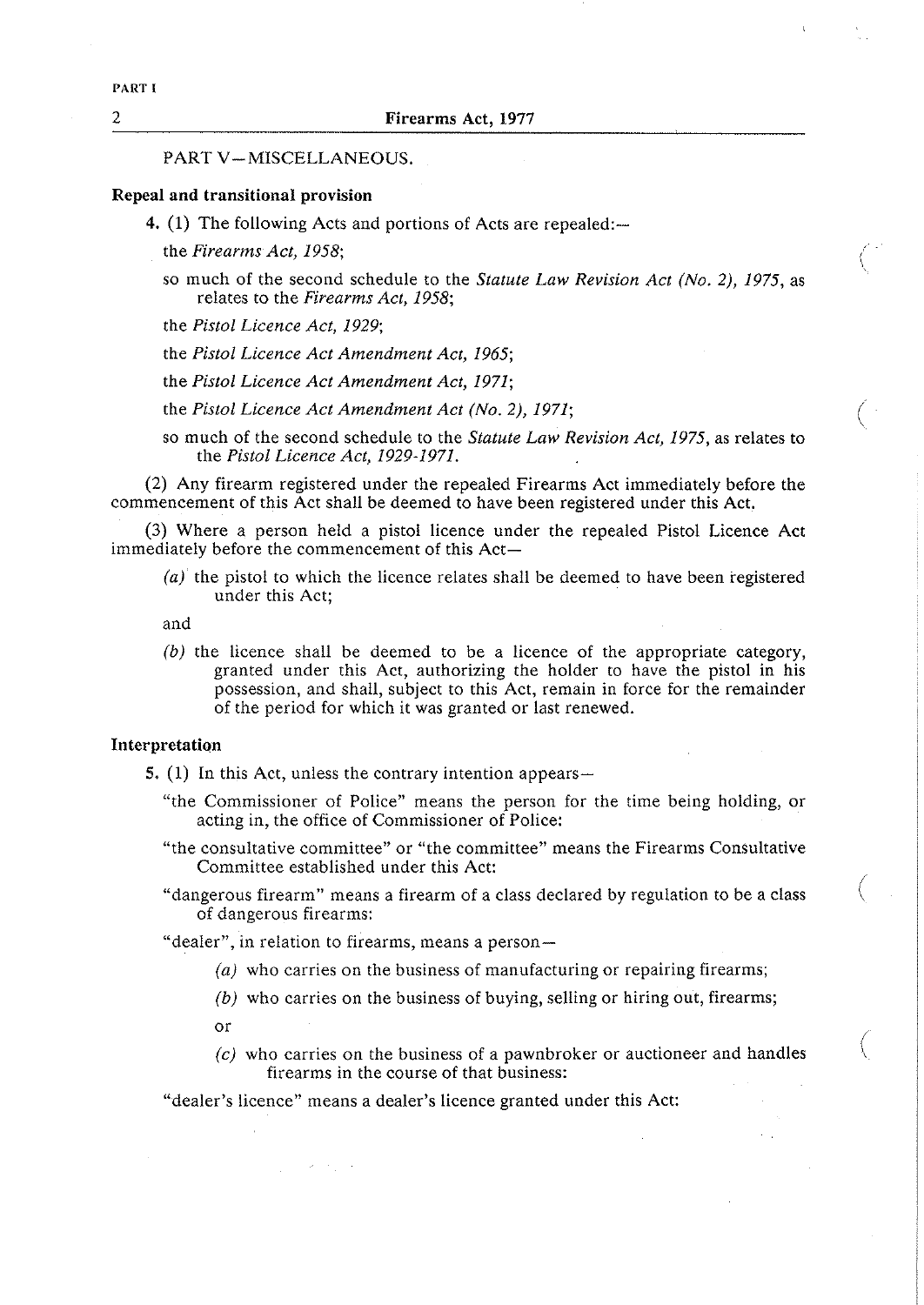"firearm" means-

- *(a)* a portable device from which a shot, bullet or other missile can be discharged by means of explosive;
- *(6)* any airgun from which a shot, bullet or other missile can be discharged;
- or
- *(c)* a device of a kind declared by regulation to be a firearm for the purposes of this Act,

and includes a device which, if in working order, would be a firearm within the meaning of this definition (except such a device that has been rendered unusable in a manner stipulated in the regulations or by the Registrar) but does not include a device of a kind excluded by regulation from the provisions of this Act:

"firearms licence" means a firearms licence granted under this Act:

"licence" means a dealer's licence, firearms licence or special firearms permit:

- "the Minister" means the Minister of the Crown to whom the administration of this Act is for the time being committed by the Governor and includes any other Minister of the Crown for the time being discharging the duties of that Minister:
- "owner" in relation to a firearm includes a person who has possession of the firearm in pursuance of a contract of hire:
- "recognized rifle, pistol or gun club" means a club declared by the Minister, by notice published in the *Gazette,* to be a recognized rifle, pistol or gun club for the purposes of this Act:
- "the Registrar" means the Registrar of Firearms:
- "the repealed Firearms Act" means the *Firearms* Act, *1958-1975,* repealed by this Act:
- "the repealed Pistol Licence Act" means the *Pistol Licence Act, 1929-1975,*  repealed by this Act:
- "silencer" means a device attached to a firearm and designed to muffle the report of the firearm upon discharge of a bullet or other missile:

"special firearms permit" means a special firearms permit granted under this Act.

(2) For the purposes of this Act, a person has a firearm in his possession-

 $(a)$  if he handles the firearm in any way otherwise than-

- (i) in the presence, and with the consent, of the owner of the firearm;
- or
- (ii) upon the premises of a licensed dealer in firearms for the purpose of inspecting the firearm;
- or
- (b) if he has a power of disposition over the firearm.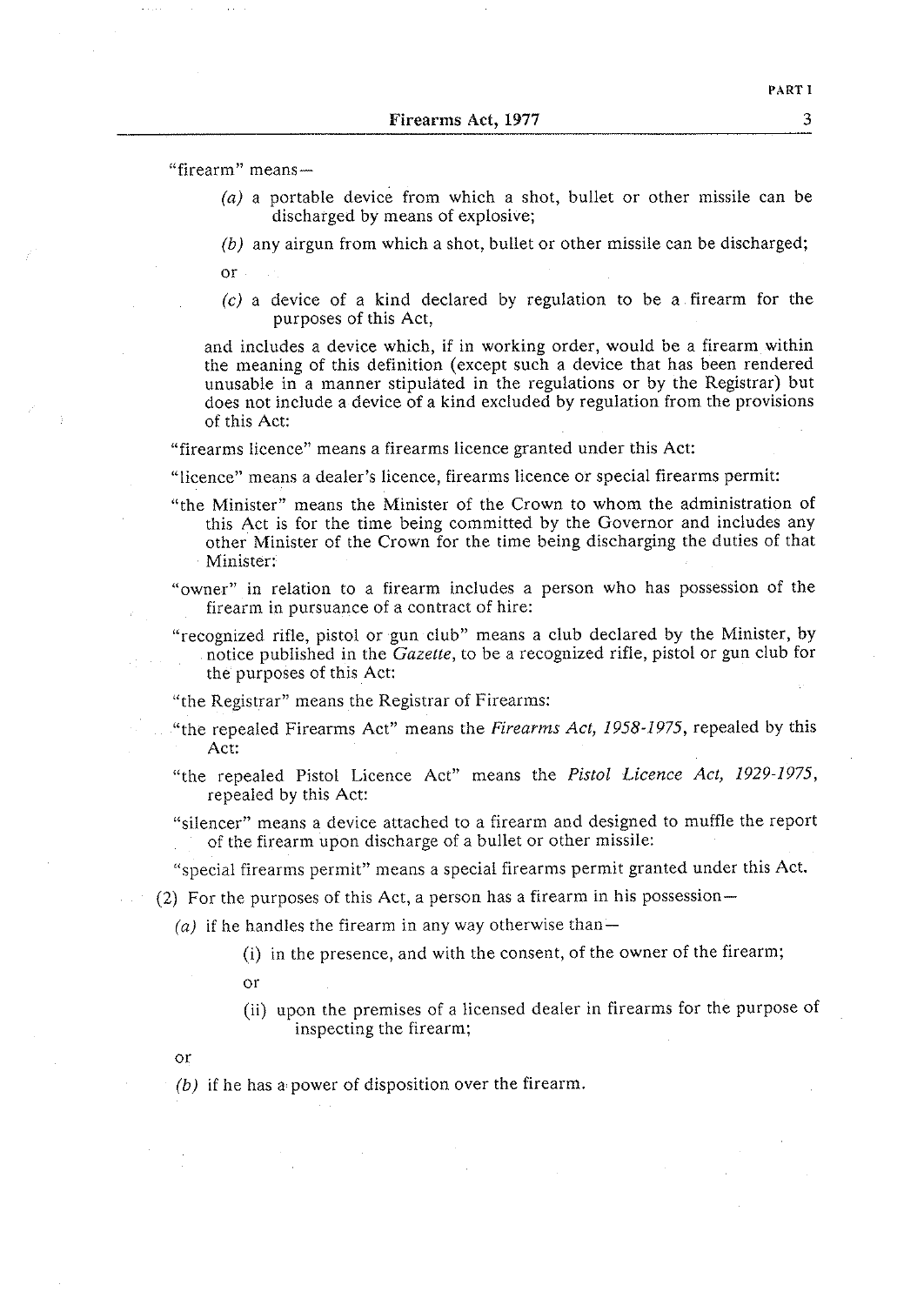# PART I1

# ADMINISTRATION

## DIVISION I-THE REGISTRAR OF FIREARMS

#### The Registrar

*6.* (1) The Commissioner of Police shall be the Registrar of Firearms.

(2) The Registrar may, by instrument in writing, delegate to any person any of his powers and functions under this Act.

(3) A delegation under this section is revocable at will, and does not prevent the exercise of any power or function by the Registrar himself.

#### DIVISION 11-THE FIREARMS CONSULTATIVE COMMITTEE

#### Establishment of consultative committee

**7.** (1) There shall be a committee entitled the "Firearms Consultative Committee".

(2) The consultative committee shall consist of three members, appointed by the Governor, of whom-

(a) one shall be a legal practitioner of at least seven years standing;

(b) one shall be a person nominated by the Commissioner of Police;

and

(c) one shall be a person who has, in the opinion of the Governor, wide experience in the use and control of firearms.

(3) The Governor may appoint any member of the consultative committee to be chairman of the committee.

(4) The Governor may appoint a suitable person to be a deputy of any member of the committee, and such a person while acting in the absence of the member of whom he has been appointed a deputy shall have all the powers, authorities, duties and obligations of that member.

#### Quorum, etc.

**8.** (1) Two members of the consultative committee shall constitute a quorum of the committee and no business shall be transacted by the committee unless a quorum is present.

(2) A decision in which any two members of the consultative committee concur shall be a decision of the committee.

#### Allowances and expenses

9. The members of the consultative committee shall be entitled to such allowances and expenses as may be determined by the Minister.

#### Procedure of the consultative committee

**10.** (1) Before the consultative committee makes any decision upon a matter arising under this Act, it shall allow the Registrar, and any other person with a direct interest in the matter, a reasonable opportunity to make representations orally or in writing to the committee.

(2) In investigating any matter arising under this Act, the consultative committee is not bound by the rules of evidence but may inform itself in any manner it thinks fit.

**PART 11**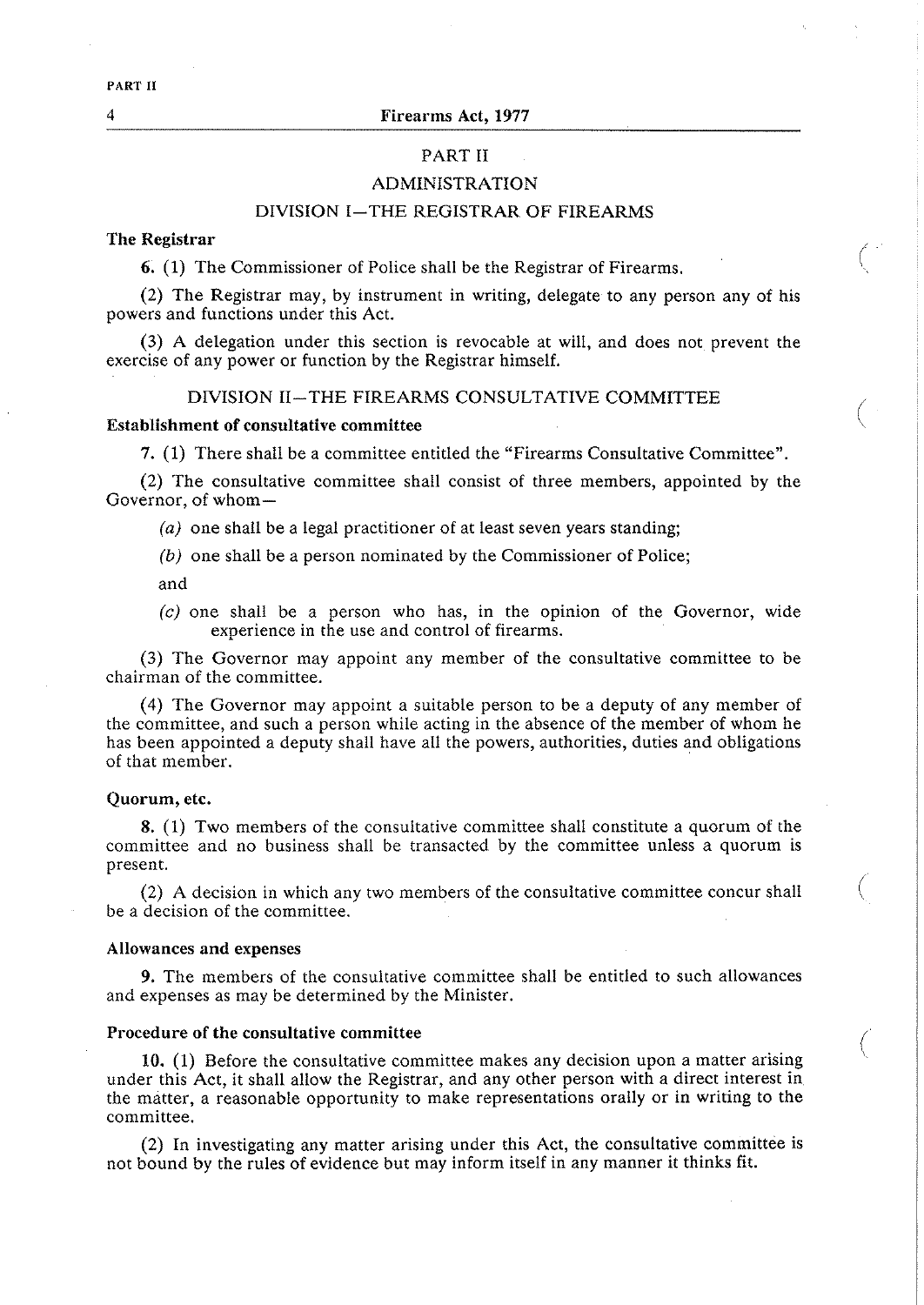**5** 

#### PART III

# REGULATION OF POSSESSION OF, AND DEALING IN, FIREARMS DIVISION I-POSSESSION OF FIREARMS

## Possession of firearms

11. (1) Subject to subsection (2), a person who has possession-

(a) of a firearm (not being a dangerous firearm) without holding a firearms licence of the appropriate class;

 $\alpha$ r

 $(b)$  of a dangerous firearm, without holding a special firearms permit authorizing possession of that firearm,

is guilty of an offence.

(2) No offence is committed under subsection  $(1)(a)$  by virtue of the fact that a person has possession of a firearm-

- (a) at a shooting gallery that is under the supervision of a responsible person, for the purpose of shooting at that shooting gallery;
- (b) on the grounds of a recognized rifle, pistol or gun club for the purpose of shooting in any manner authorized by the club;
- $(c)$  in the ordinary course of a business of manufacturing, repairing, or dealing in, firearms;
- (d) in the ordinary course of a business of auctioneer, pawnbroker, carrier or warehouseman;
- *(e)* as executor of the will, or administrator of the estate, of a deceased person;

or

 $(f)$  in circumstances prescribed by regulation.

**(3)** A firearms licence of a particular class shall, in accordance with the regulations, authorize the holder to have possession of $-$ 

(a) firearms (not being dangerous firearms) of a specified class;

or

(b) a specified firearm (not being a dangerous firearm).

(4) The classes of firearms licences that may be granted shall be fixed by the regulations.

(5) A special firearms permit shall, in accordance with the regulations, authorize the holder to have possession  $of$ -

(a) dangerous firearms of a specified class;

or

(b) a specified dangerous firearm.

#### Applications

**12.** (1) An application for a firearms licence or a special firearms permit-

(a) must be made to the Registrar in the prescribed manner and form; and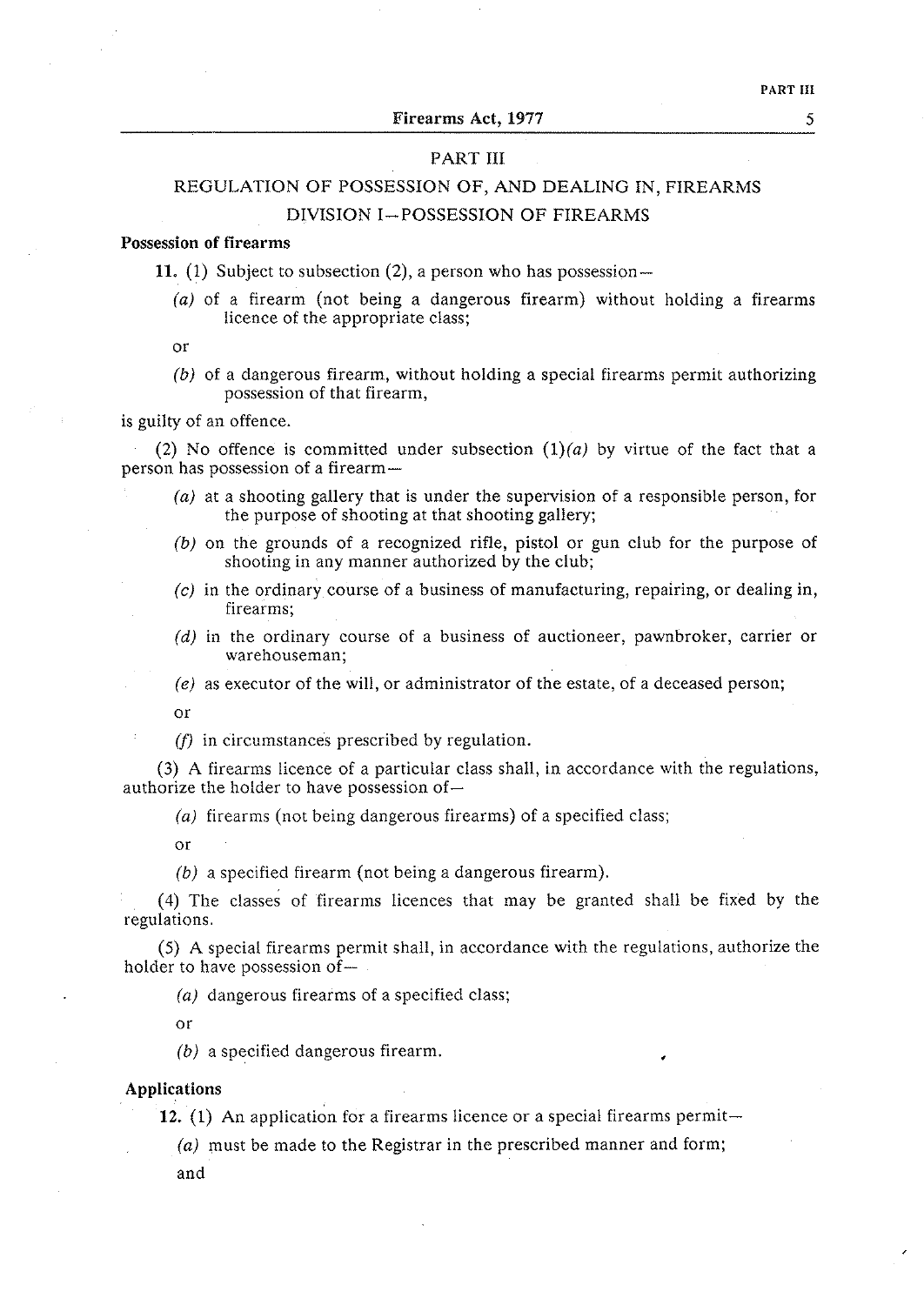6

*(b)* must contain the prescribed information.

(2) The prescribed fee for an application must—

*(a)* in the case of an application for a firearms licence, accompany the application;

and

*(b)* in the case of an application for a special firearms permit, be paid before the Registrar considers the application.

**(3)** The Registrar may require an applicant-

- *(a)* to furnish such further information as may be necessary to enable the Registrar to determine the application;
- or
- *(b)* to verify by statutory declaration information furnished in relation to the application.

(4) The Registrar may grant an application for a firearms licence in accordance with the application but shall not refuse to grant the licence, whether because the Registrar is not satisfied that the applicant is a fit and proper person to hold the licence or for some other reason, without the concurrence of the consultative committee.

(5) The Registrar may, if satisfied that possession of dangerous firearms is necessary only for the purposes of a theatrical production or for some other purpose authorized by the regulations and that the applicant is a fit and proper person to hold the permit, grant an application for a special firearms permit.

(6) The Registrar may in granting an application impose conditions on the firearms licence or special firearms permit, but shall not do so in the case of a firearms licence without the concurrence of the consultative committee.

 $(7)$  Subject to subsection  $(8)$ , a firearms licence or special firearms permit shall be subject-

*(a)* to conditions imposed pursuant to subsection (6) and stipulated in the licence or permit;

and

*(b)* to the conditions prescribed by the regulations.

(8) If the Registrar considers it safe to do so, the Registrar may exempt the holder of a firearms licence or special firearms permit from compliance with all or any of the conditions prescribed by the regulations.

(9) A person under the age of 15 years is not entitled to apply for, or be granted, a firearms licence, and a person under the age of 18 years is not entitled to apply for, or be granted, a special firearms permit.

#### DIVISION II-DEALING IN FIREARMS

#### Prohibition against dealing in firearms without licence

**13.** (1) A person who carries on the business of a dealer in firearms without holding a dealer's licence shall be guilty of an offence.

(2) This section shall not come into operation until a day to be fixed by proclamation for that purpose.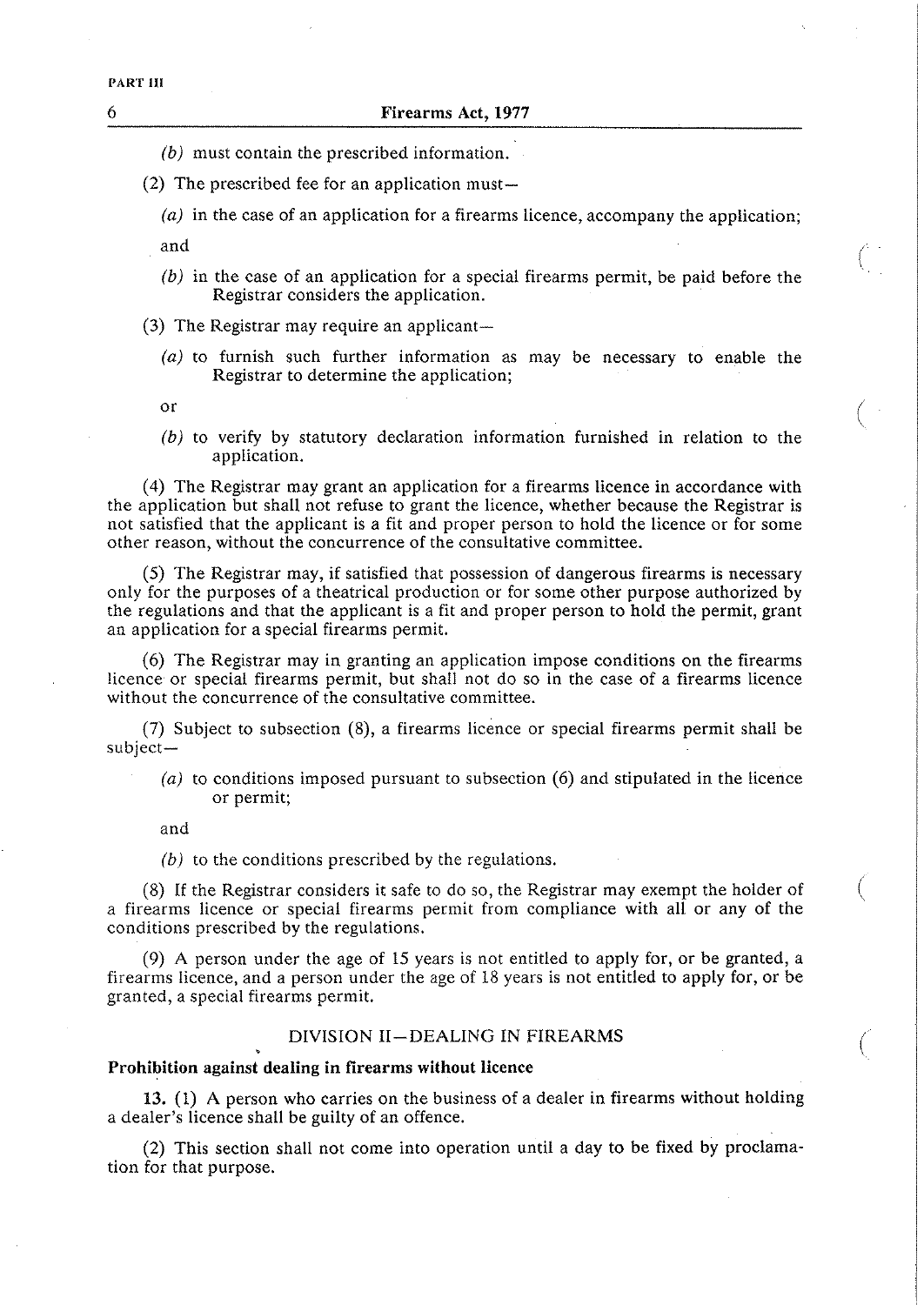#### Application for dealer's licence

14. (1) An application for a dealer's licence-

*(a)* must be made to the Registrar in the prescribed manner and form;

*(b)* must contain such information as may be prescribed;

and

*(c)* must be accompanied by the prescribed fee.

(2) Subject to subsection **(3)** of this section, where due application for a dealer's licence is made, the Registrar shall grant a licence in accordance with the application.

**(3)** Where the Registrar is of the opinion that a dealer's licence should not be granted to an applicant-

- *(a)* because he is not satisfied that the applicant is a fit and proper person to carry on business as a dealer in firearms;
- *(b)* because he is not satisfied that the premises in which the applicant proposes to carry on that business are appropriate for the purposes;
- or
- *(c)* for any other reason,

he shall refer the matter to the consultative committee, and if the committee concurs in his opinion that the licence should not be granted, he may refuse the application.

(4) A dealer's licence shall be subject to  $-$ 

*(a)* such conditions as may be prescribed;

and

 $(b)$  any further conditions imposed by the Registrar with the concurrence of the consultative committee and stipulated in the licence.

(5) A person under the age of eighteen years is not entitled to apply for, or be granted, a dealer's licence.

#### Obligations of dealer to keep records

15. If a dealer- $\overline{\phantom{a}}$ 

- *(a)* fails to keep prescribed records of the firearms in which he deals in the course of his business;
- or
- *(b)* fails to submit prescribed returns to the Registrar in accordance with the regulations,

he shall be guilty of an offence.

 $\label{eq:2.1} \mathcal{L}_{\mathcal{A}}(\mathcal{A}) = \mathcal{L}_{\mathcal{A}}(\mathcal{A}) = \mathcal{L}_{\mathcal{A}}(\mathcal{A}) = \mathcal{L}_{\mathcal{A}}(\mathcal{A})$ 

#### Sale, etc., of firearms

16. If a person (whether or not he is a dealer) sells, lends, or otherwise parts with possession of, a firearm to a person without taking reasonable steps to satisfy himself that that person holds a firearms licence of the appropriate class or special firearms permit authorizing him to be in possession of the firearm, he shall be guilty of an offence.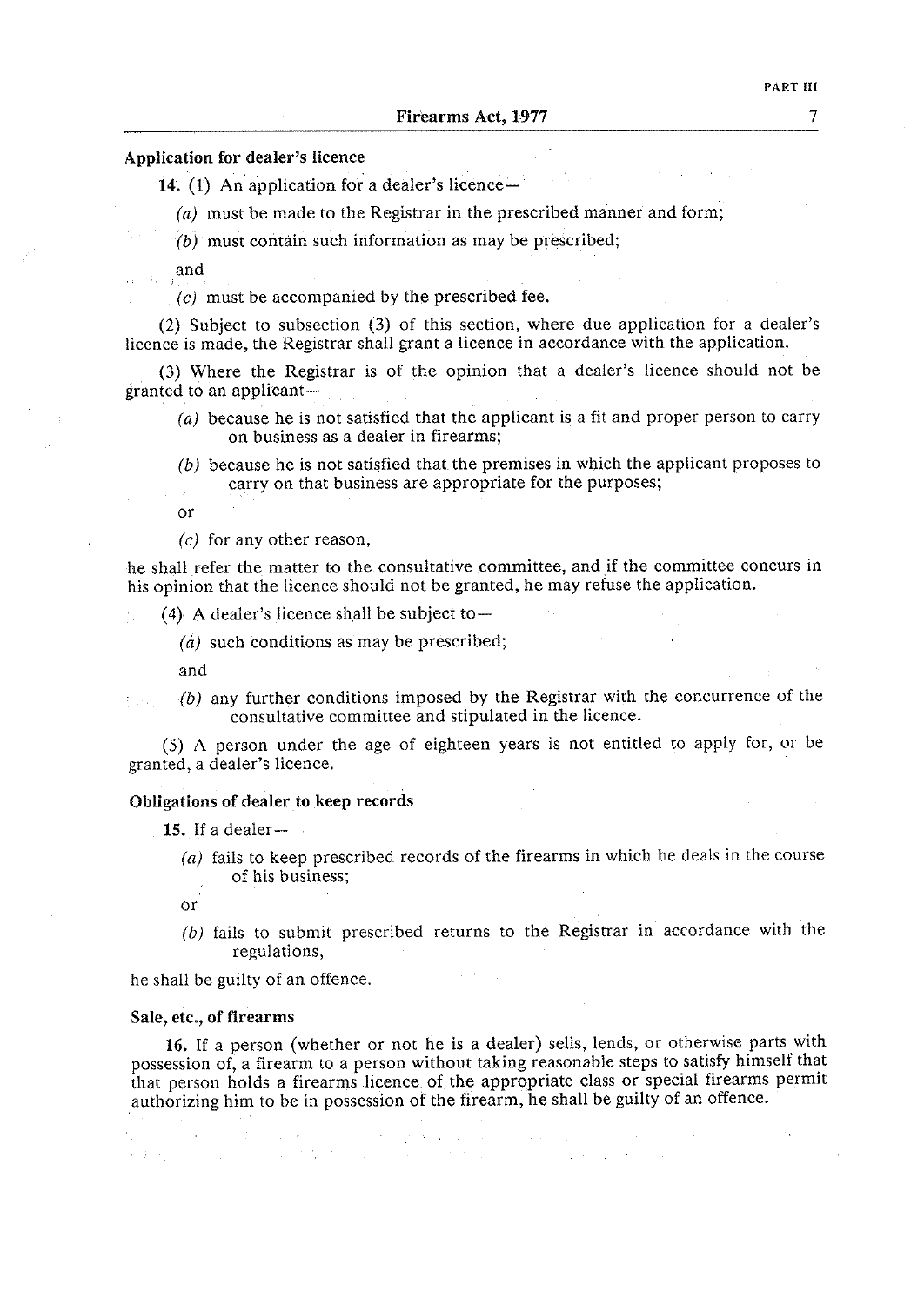## DIVISION 111-PROVISIONS OF GENERAL APPLICATION TO LICENCES

#### Term of licence and renewals

17. (1) A licence shall, subject to this Act, continue in force for a term (not exceeding three years) specified therein.

(2) The Registrar shall, upon receipt of an application made in the prescribed manner and form, and accompanied by the prescribed fee, renew a licence for a further term.

#### Term of special firearms permit

17a. A special firearms permit shall, subject to this Act, continue in force for the period determined by the Registrar and stipulated in the permit, but is not renewable.

#### Cancellation of licence

18. If the Registrar is satisfied that the holder of a licence-

(a) has committed some act that shows that he is not a fit and proper person to hold the licence;

 $\alpha$ r

(b) has contravened, or failed to comply with, any provision of this Act, or any condition of his licence,

he may, with the concurrence of the consultative committee, by notice in writing served personally or by registered post upon the holder of the licence, cancel the licence.

#### Contravention of condition of licence

19. A person who contravenes, or fails to comply with, a condition of a licence shall be guilty of an offence.

#### Notice of change of address

**20.** (1) The holder of a licence shall, within fourteen days after he changes his address, give notice, in the prescribed form. of that fact to the Registrar.

(2) A person who fails to give notice as required by this section shall be guilty of an offence.

#### DIVISION IV-APPEALS AGAINST DECISIONS OF REGISTRAR

#### Appeals against decisions of Registrar

21. (1) A person aggrieved by a decision of the Registrar-

- $(a)$  to refuse an application for a licence;
- (b) to grant a licence subject to conditions (other than prescribed conditions);

or

 $(c)$  to cancel a licence,

may appeal against that decision to a special magistrate sitting in chambers.

(2) The appeal must be instituted within one month after the appellant received notice of the decision, but the special magistrate may, if he is satisfied that it is just and reasonable in the circumstances to do so, dispense with the requirement that the appeal should be so instituted.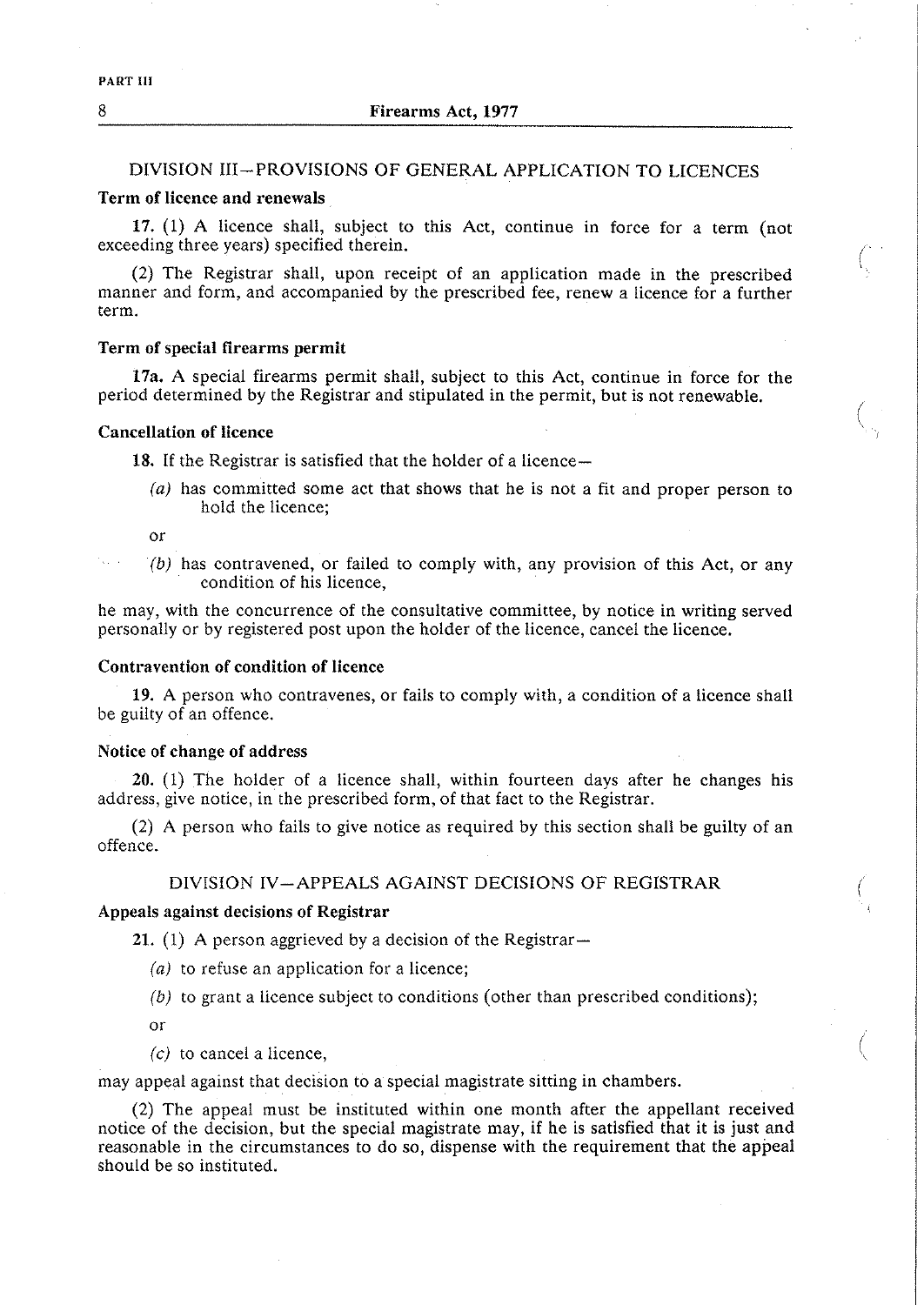**(3)** The special magistrate may, on the hearing of the appeal, exercise one or more of the following powers: $-$ 

- (a) affirm or vary the decision appealed against, or substitute any decision that should have been made in the first instance;
- *(b)* remit the subject matter of the appeal to the Registrar for further consideration;
- *(c)* make any order for costs.

 $\frac{1}{2} \frac{1}{2} \frac{1}{2}$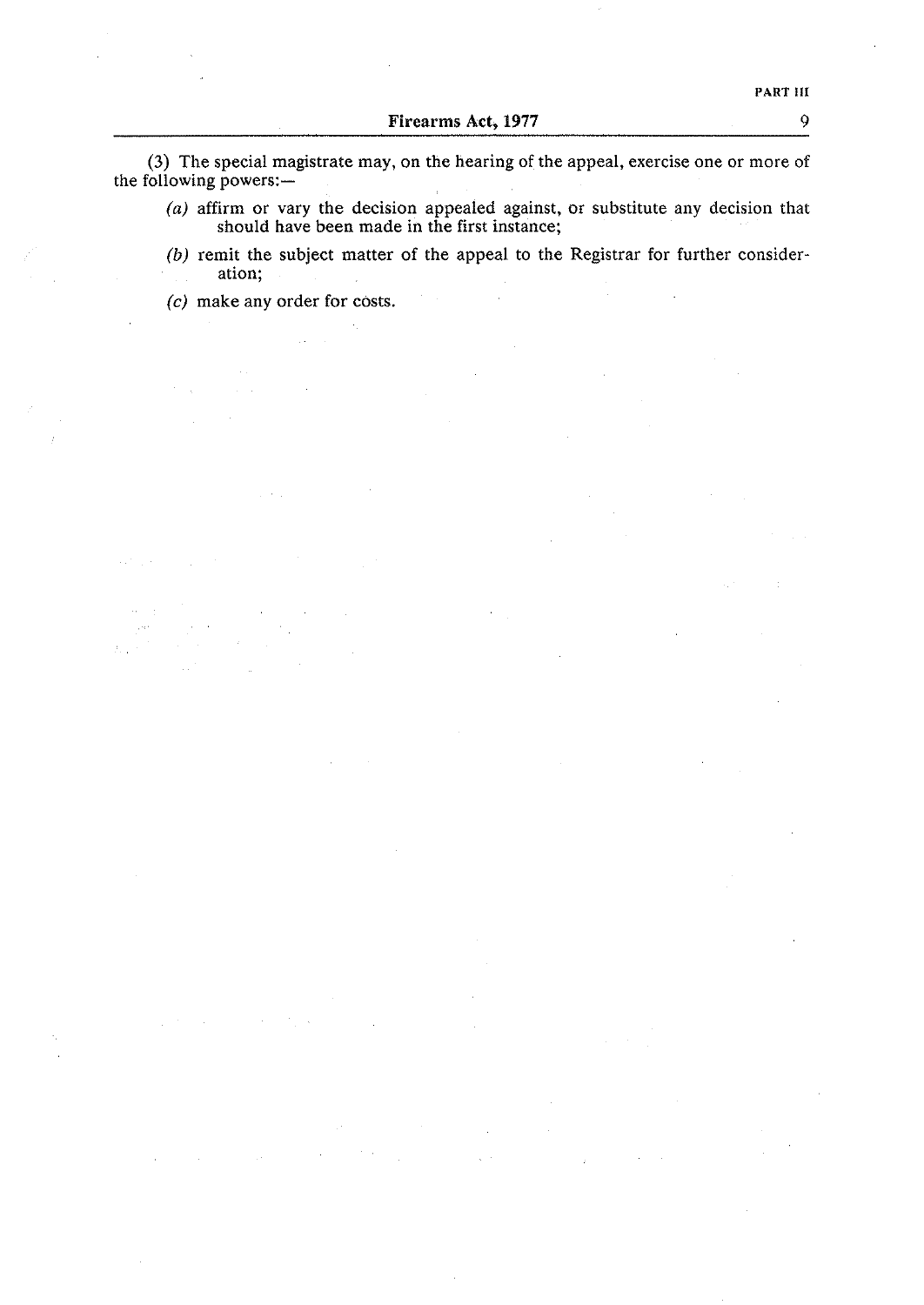#### 10 Firearms Act, **1977**

#### PART IV  $\label{eq:1} \mathcal{O}(\mathcal{N}) \cong \mathcal{O}(\mathcal{O}(\mathcal{N})) \cong \mathcal{O}(\mathcal{N})$

# REGISTRATION OF FIREARMS

#### Application of provisions for registration of firearms

22. This Part shall not apply to $-$ 

- *(a)* any firearm in the possession of a person in the ordinary course of a business of manufacturing, repairing or dealing in firearms;
- *(b)* any firearm in the possession of a person in the ordinary course of a business of auctioneer, pawnbroker, carrier or warehouseman;
- (c) any firearm in the possession of a person in the ordinary course of his duties as executor of the will, or administrator of the estate, of a deceased person;
- (ca) any dangerous firearm in the possession of the holder of a special firearms (permit;

or

(d) any firearm in the possession of a person in prescribed circumstances.

#### Duty to register firearms

**23.** (1) A person who has in his possession any unregistered firearm shall be guilty of an offence.

(2) It shall be a defence to a charge of an offence under subsection (1) of this section if the defendant proves that the firearm came into his possession not more than fourteen days before the alleged date of the offence and that it was not reasonably practicable in the circumstances for the firearm to be registered by the time of the alleged offence.

!

I

I

 $\left( \begin{array}{cc} & & \\ & & \end{array} \right)$ 

\,

#### Registration of firearms <sup>1</sup>

24. (1) An application for registration of a firearm-

*(a)* must be made to the Registrar in the prescribed manner and form;

*(b)* must contain the prescribed information;

and

 $(c)$  must be accompanied by the prescribed fee.

(2) Upon receipt of an application under this section, the Registrar shall register the firearm.

# Notice to be given by owner of registered firearm

25. (1) The owner of a registered firearm shall, within fourteen days after $-$ 

- *(a)* he sells or otherwise parts with possession of the firearm;
- (b) any alteration is made to the firearm that affects the nature or performance of the firearm in a prescribed manner or to a prescribed extent;

or

*(c)* the firearm is lost, stolen, or destroyed,

give notice of that fact in the prescribed form to the Registrar.

(2) A person who fails to give a notice as required by this section shall be guilty of an offence.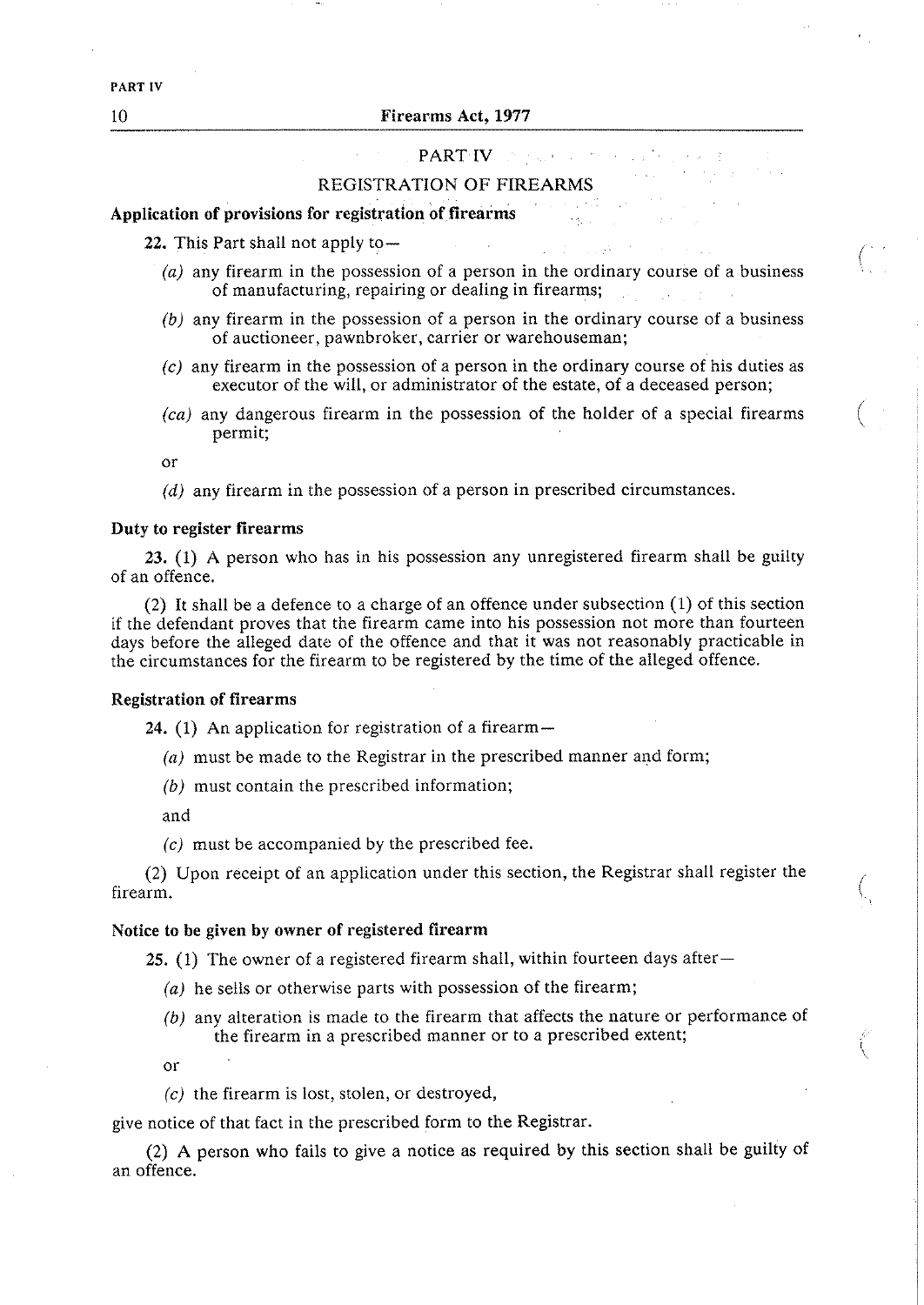# Notice of change of address

**26.** (1) The owner of a registered firearm shall, within fourteen days after he changes his address, give notice, in the prescribed form, of that fact to the Registrar.

(2) **A** person who fails to give notice as required by this section shall be guilty of an offence.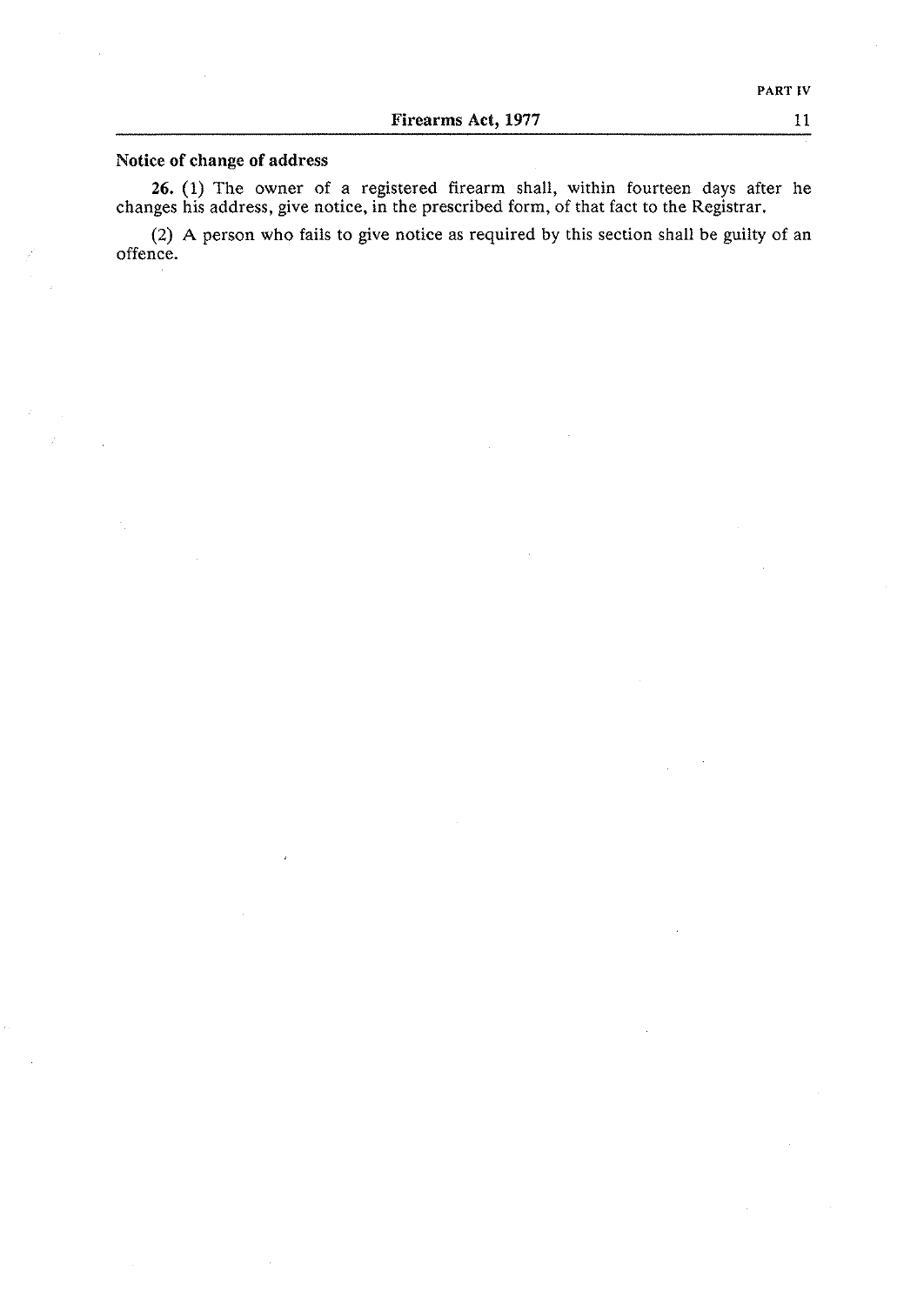#### PART V

#### MISCELLANEOUS

#### Registers

27. (1) The Registrar shall maintain-

(a) a register of licences issued under this Act;

and

*(b)* a register of firearms registered under this Act.

(2) Where the Registrar is satisfied that a person has a proper interest in the contents of a register maintained under this section, he may permit that person to inspect that register, or portion of that register.

#### False statement upon application under this Act

**28.** (1) Any person who, in an application under this Act, makes a statement that is false in a material particular shall be guilty of an offence.

(2) It shall be a defence to a charge under subsection (1) of this section to prove that the defendant believed upon reasonable grounds that the statement was true.

#### **Offence**

**29.** A person who has possession of a silencer is guilty of an offerce.

#### Name, address and age of persons carrying firearms

**30.** (1) A member of the police force may require any person-

- (a) who has a firearm in his possession;
- or
- *(b)* whom he suspects, on reasonable grounds, of having recently had a firearm in his possession,

 $\int_{\mathbb{R}^N}$ 

'I

to state his full name, address and age.

(2) The member of the police force may, if he thinks fit to do so, require that person to produce such evidence as may be stipulated by the member of the police force to verify information given in response to a requirement under subsection (1) of this section.

**(3)** If any person fails or refuses, without reasonable excuse, to comply with a requirement under this section, he shall be guilty of an offence.

#### Production of licence to a member of the police force

**31.** (1) A person who has a firearm in his possession shall, at the request of a member of the police force-

(a) produce his licence to the member of the police force forthwith;

or

*(b)* produce his licence or the firearm within forty-eight hours for inspection by a member of the police force at a police station nominated by that person at the time the request was made.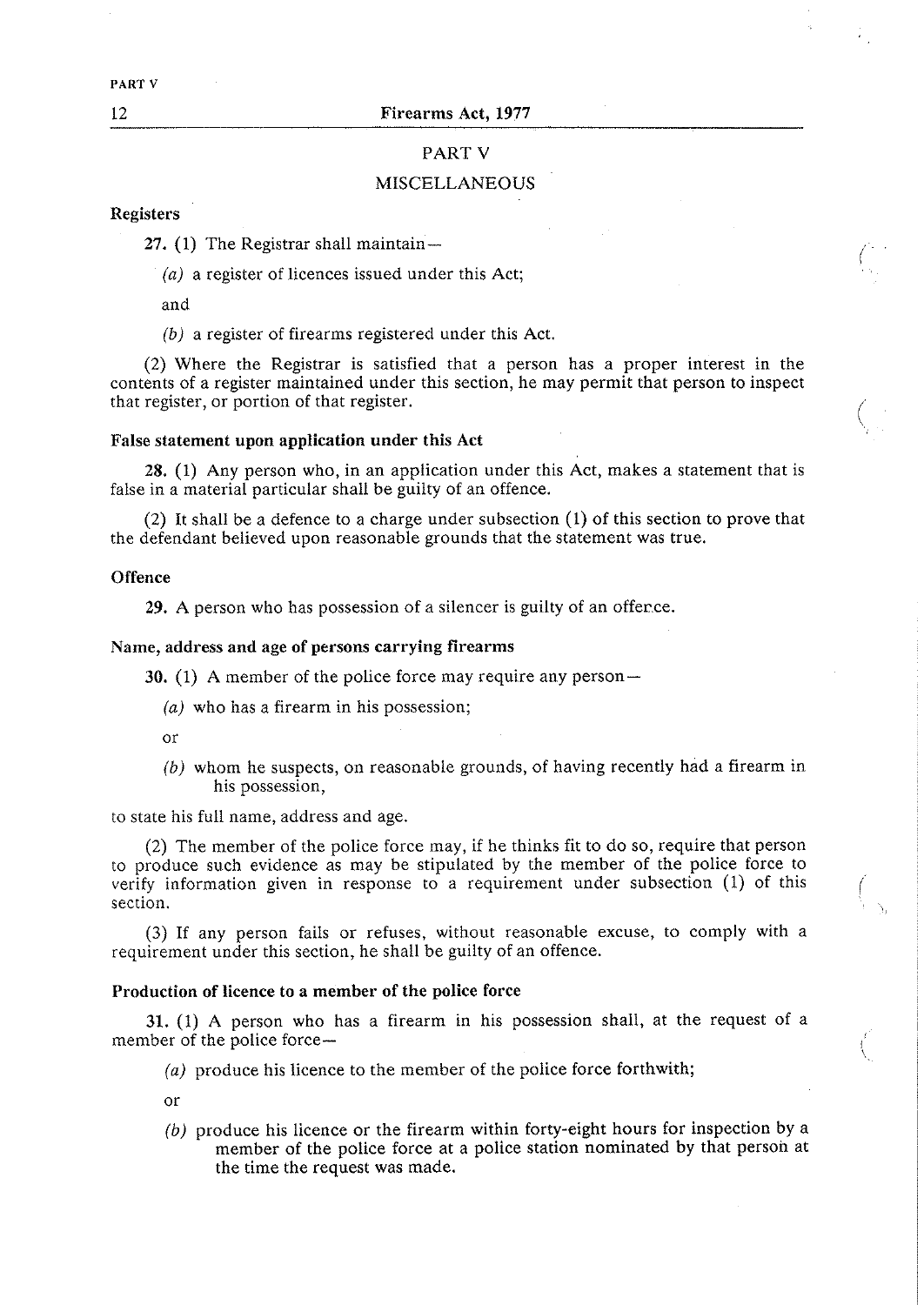Firearms Act, **1977** 13

(2) An apparently genuine document purporting to be signed by the Commissioner of Police, and to certify that a licence has not been produced as required under this section, shall, in the absence of proof to the contrary, be accepted as proof of the matter so certified.

#### Power to seize firearms

**32.** (1) If a member of the police force suspects upon reasonable grounds that—

- *(a)* a firearm is unregistered;
- *(b)* an offence against this Act has been committed, or is being committed, with respect to a firearm;
- *(c)* a person having a firearm in his possession is not a fit and proper person to have that firearm in his possession;

or

(d) a firearm is mechanically unsafe,

he may seize that firearm.

(2) A member of the police force may stop, detain and search-

- *(a)* any vehicle upon which he suspects on reasonable grounds that there is a firearm liable to seizure under this section;
- $\alpha$ <sup>r</sup>
- $(b)$  any person whom he suspects on reasonable grounds of having in his possession a firearm liable to seizure under this section.

(3) A member of the police force may break into, enter and search any premises in which he suspects on reasonable grounds may be found a firearm liable to seizure under this section.

(4) Where a firearm is seized in pursuance of this section, it shall be forwarded forthwith to the Registrar.

#### Obstruction of officers

**33.** A person who hinders or resists a member of the police force acting in the exercise of his powers under this Act, shall be guilty of an offence.

#### Forfeiture of firearms

**34.** (1) Where a firearm is seized in pursuance of this Part, the Registrar may institute proceedings for the forfeiture of the firearm before a court of summary jurisdiction.

(2) If the court is satisfied, in proceedings under subsection  $(1)$  of this section, that-

- *(a)* the owner of the firearm is not authorized by a licence to be in possession of the firearm;
- *(b)* that the return of the firearm to its owner would be likely to result in undue danger to life or property;
- or
- *(c)* that the whereabouts of the owner of the firearm has not been, or could not be, ascertained by reasonable inquiry,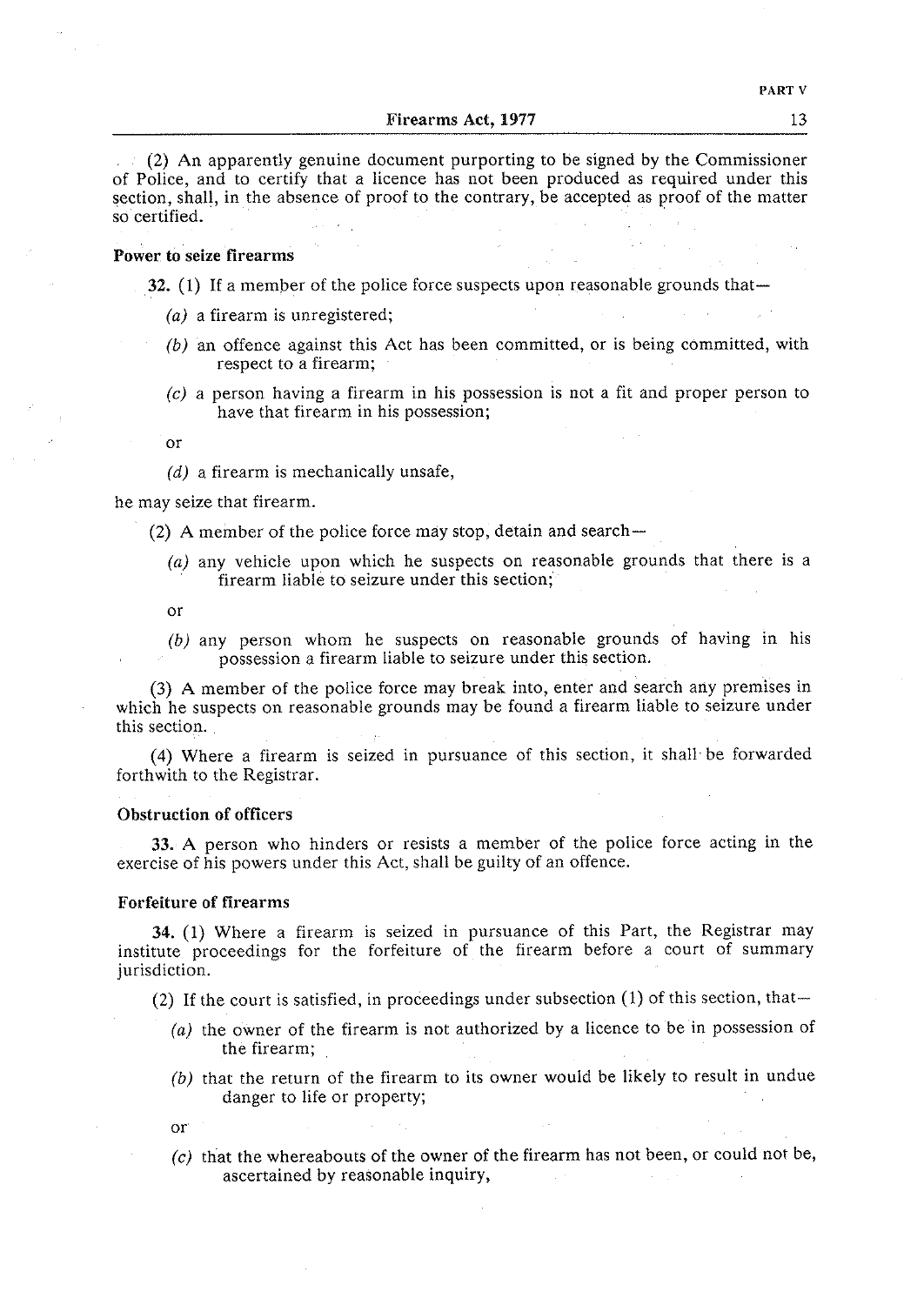it may order that the firearm be forfeited to the Crown, or may make such other order for the disposal of the firearm as it thinks appropriate.

**(3)** Upon convicting a person of an offence against this Act, the court may order that any firearm involved in the commission of the offence (whether or not it has been seized under this Part) be forfeited to the Crown, or may make such other order for the disposal of the firearm as it thinks appropriate.

(4) Where a firearm has been seized under this Part, the firearm shall, subject to the order of any court, be returned to its owner-

*(a)* where no proceedings are instituted for an order under this section, or in respect of an offence involving the firearm—at the expiration of two months from the date of seizure;

 $\alpha$ r

*(b)* where such proceedings are instituted-when those proceedings are finally determined.

## Power of sale of forfeited firearms

**35.** (1) The Registrar may sell or otherwise dispose of any firearm forfeited to the Crown under this Act.

(2) The proceeds of the sale or disposal of a firearm under this Act shall be paid to the general revenue of the State.

#### Evidentiary provision

**36.** In any proceedings for an offence under this Act, an apparently genuine document purporting to be signed by the Registrar and to certify-

- (a) that at a specified time a person was or was not the holder of a licence;
- *(b)* that a licence granted under this Act was subject to specified conditions;

or

 $(c)$  that at a specified time a firearm mentioned in the document was or was not registered,

shall, in the absence of proof to the contrary, be regarded as proof of the matter so certified.

#### Penalties

**37.** Every person who is guilty of an offence against this Act shall be liable-

*(a)* for a first offence to a fine not exceeding five hundred dollars;

and

*(b)* for a second or subsequent offence-to a fine of not less than five hundred dollars but not more than two thousand dollars or imprisonment for a period of not less than one month but not more than six months.

#### Proceedings

**38.** (1) Proceedings for an offence against this Act shall be disposed of summarily.

(2) Proceedings for an offence against this Act may be commenced at any time within twelve months after the date of the alleged offence.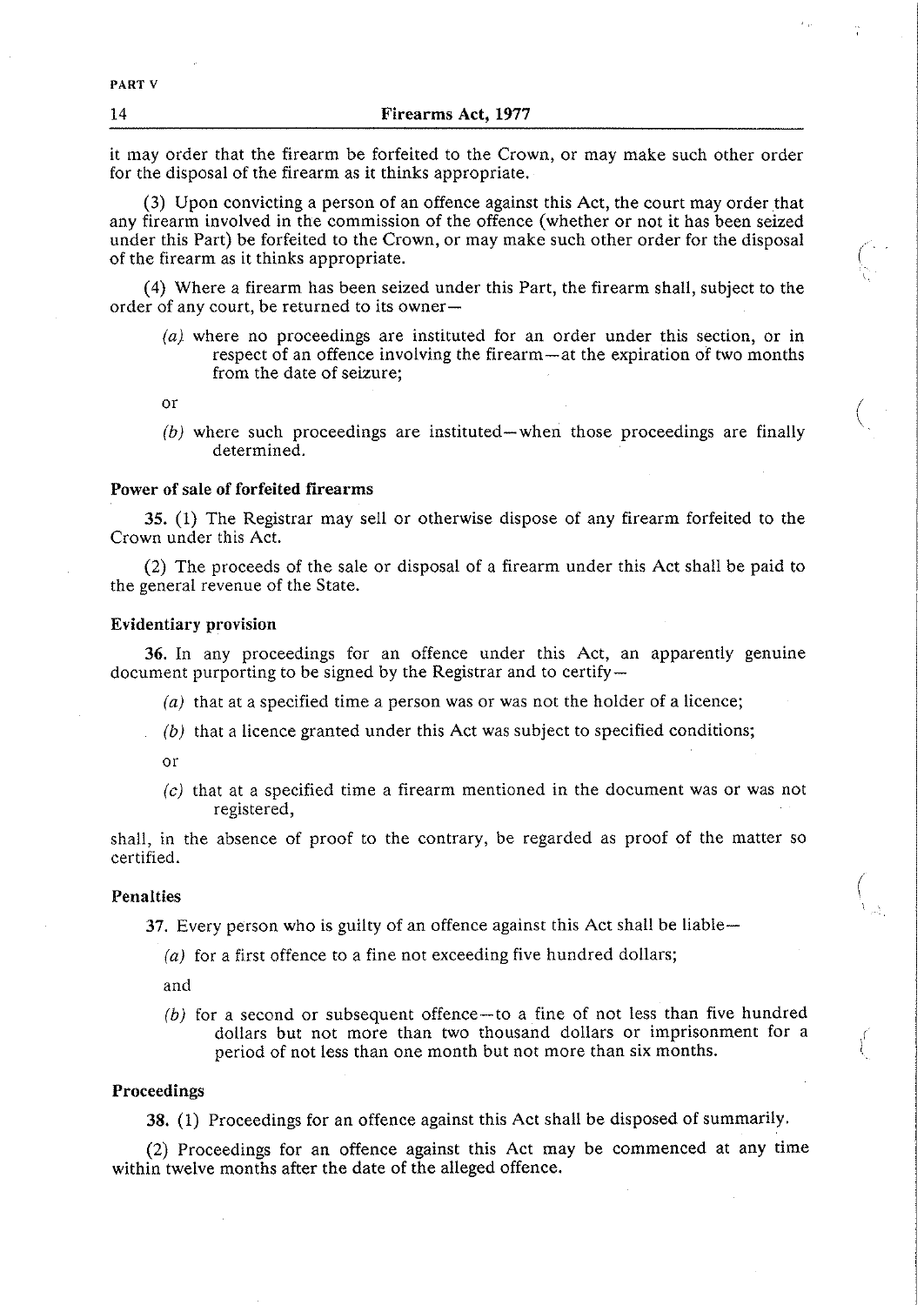#### *Regulations*

**39.** (1) The Governor may make such regulations as are contemplated by this Act, or as are necessary or expedient for the purposes of this Act.

(2) Without limiting the generality of the foregoing, those regulations may—

(a) prescribe the duties of the Registrar;

- $(b)$  regulate the keeping and form of registers;
- $(c)$  prescribe forms to be used in connection with this Act;
- (d) prescribe, and provide for the payment or recovery of, fees for the purposes of any application or other proceeding under this Act;
- *(e)* exempt absolutely or subject to conditions-
	- (i) persons of a specified class;

or

(ii) firearms of a specified class,

from specified provisions of this Act;

- (fj provide that firearms licences of specified classes shall not be granted to persons under the age of eighteen years;
- (g) prescribe penalties not exceeding five hundred dollars for breach of, or non-compliance with, any regulation.